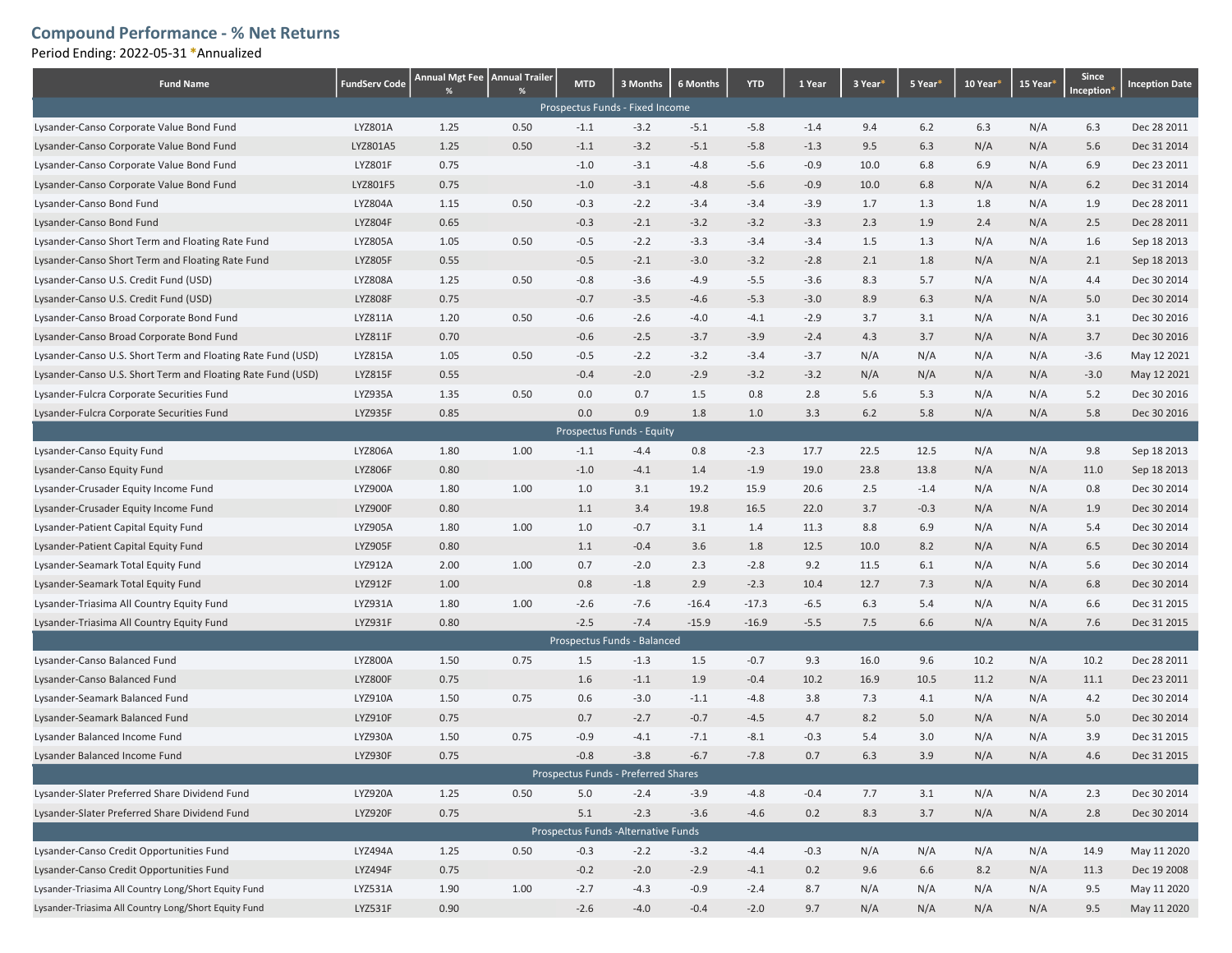## Compound Performance - % Net Returns

Period Ending: 2022-05-31 \*Annualized

| <b>Fund Name</b>                         | <b>FundServ Code</b> | Annual Mgt Fee   Annual Trailer | ℅       | <b>MTD</b> | 3 Months | 6 Months | <b>YTD</b> | 1 Year | 3 Year <sup>*</sup> | 5 Year* | 10 Year <sup>®</sup> | 15 Year <sup>*</sup> | Since<br>Inception® | <b>Inception Date</b> |
|------------------------------------------|----------------------|---------------------------------|---------|------------|----------|----------|------------|--------|---------------------|---------|----------------------|----------------------|---------------------|-----------------------|
| <b>Closed End Funds</b>                  |                      |                                 |         |            |          |          |            |        |                     |         |                      |                      |                     |                       |
| Canso Credit Income Fund                 | Class A              | 1.15                            | $0.40*$ | 0.2        | $-0.6$   | $-2.1$   | $-3.3$     | 1.8    | 13.8                | 9.5     | 9.5                  | N/A                  | 8.5                 | July 16 2010          |
| Canso Credit Income Fund                 | Class F              | 0.75                            |         | 0.2        | $-0.4$   | 0.5      | $-3.2$     | 3.6    | 14.5                | 10.0    | 10.0                 | N/A                  | 9.0                 | July 16 2010          |
| <b>ETF - Preferred Shares</b>            |                      |                                 |         |            |          |          |            |        |                     |         |                      |                      |                     |                       |
| Lysander-Slater Preferred Share ActivETF |                      | 0.65                            |         | 5.1        | $-2.2$   | $-3.6$   | $-4.6$     | 0.1    | 8.6                 | 3.8     | N/A                  | N/A                  | 4.3                 | Aug 10 2015           |
| <b>Offering Memorandum Funds</b>         |                      |                                 |         |            |          |          |            |        |                     |         |                      |                      |                     |                       |
| Canso Corporate Value Fund               | CFM111A              | 1.40                            | 0.75    | $-1.1$     | $-3.3$   | $-5.3$   | $-5.9$     | $-2.2$ | 9.0                 | 6.0     | 6.5                  | N/A                  | 6.8                 | Oct 1 2009            |
| Canso Corporate Value Fund               | CFM111F              | 0.65                            |         | $-1.0$     | $-3.1$   | $-4.8$   | $-5.5$     | $-1.4$ | 10.0                | 6.9     | 7.4                  | N/A                  | 7.9                 | Aug 31 2009           |
| Canso Corporate Value Fund               | <b>CFM111C</b>       | 0.50                            |         | $-1.0$     | $-3.1$   | $-4.8$   | $-5.5$     | $-1.2$ | 10.1                | 7.1     | 7.6                  | 8.3                  | 8.9                 | Dec 31 2000           |
| Canso Corporate Bond Fund                | CFM124A              | $1.30*$                         | 0.75    | $-0.7$     | $-6.2$   | $-9.1$   | $-10.2$    | $-8.9$ | 0.2                 | 0.8     | 2.4                  | N/A                  | 3.2                 | Feb 12 2010           |
| Canso Corporate Bond Fund                | CFM124F              | $0.55*$                         |         | $-0.6$     | $-6.0$   | $-8.7$   | $-9.9$     | $-8.1$ | 1.1                 | 1.7     | 3.3                  | N/A                  | 4.1                 | Nov 16 2009           |
| Canso Corporate Bond Fund                | <b>CFM124C</b>       | 0.40                            |         | $-0.6$     | $-6.0$   | $-8.6$   | $-9.8$     | $-8.0$ | 1.3                 | 1.9     | 3.5                  | 4.9                  | 4.9                 | June 30 2004          |
| Canso Short Term and Floating Rate Fund  | CFM134A              | 0.95                            | 0.50    | $-0.4$     | $-1.9$   | $-2.9$   | $-2.9$     | $-3.3$ | 0.4                 | 0.5     | N/A                  | N/A                  | 0.8                 | Apr 30 2013           |
| Canso Short Term and Floating Rate Fund  | CFM134F              | 0.45                            |         | $-0.3$     | $-1.7$   | $-2.6$   | $-2.7$     | $-2.8$ | 1.0                 | 1.2     | N/A                  | N/A                  | 1.4                 | Apr 30 2013           |
| Canso Canadian Bond Fund                 | CFM174A              | 1.30                            | 0.75    | $-0.5$     | $-5.8$   | $-7.9$   | $-8.9$     | $-8.2$ | $-1.3$              | $-0.1$  | N/A                  | N/A                  | 1.3                 | Feb 28 2013           |
| Canso Canadian Bond Fund                 | CFM174F              | 0.55                            |         | $-0.4$     | $-5.6$   | $-7.5$   | $-8.6$     | $-7.5$ | $-0.5$              | 0.7     | 2.6                  | N/A                  | 3.3                 | Feb 26 2010           |

| Benchmark                                                         | <b>MTD</b> |        | 3 Months   6 Months | <b>YTD</b> | 1 Year  | 3 Year* | 5 year* | 10 Year | 15 Year* |  |
|-------------------------------------------------------------------|------------|--------|---------------------|------------|---------|---------|---------|---------|----------|--|
| Lysander-Canso Balanced Fund blended benchmark <sup>1</sup>       | $-0.7$     | $-5.9$ | $-9.4$              | $-11.2$    | $-5.2$  | 4.5     | 4.4     | 7.6     |          |  |
| FTSE Canada Short Term Overall Bond Index                         | 0.2        | $-2.6$ | $-3.3$              | $-3.6$     | $-4.2$  | 0.4     | 0.9     | 1.5     |          |  |
| FTSE Canada All Corporate Bond Index                              | $-0.2$     | $-5.9$ | $-8.2$              | $-9.6$     | $-8.0$  | $-0.3$  | 1.1     | 2.7     | 4.2      |  |
| FTSE Canada Universe Bond Index                                   | $-0.1$     | $-6.4$ | $-8.8$              | $-10.3$    | $-8.5$  | $-1.3$  | 0.4     | 1.9     |          |  |
| MSCI All Country World Index (CAD)                                | $-1.1$     | $-6.1$ | $-10.6$             | $-12.9$    | $-2.4$  | 9.2     | 7.6     |         |          |  |
| ICE BofA Merrill Lynch U.S. Corporate Master Index (USD)          | 0.5        | $-7.0$ | $-12.0$             | $-11.9$    | $-10.3$ | 0.7     | 1.9     |         |          |  |
| S&P/TSX Composite Total Return                                    | 0.1        | $-1.1$ | 1.7                 | $-1.3$     | 7.9     | 12.2    | 9.4     |         |          |  |
| S&P/TSX Preferred Share Total Return Index                        | 5.0        | $-2.7$ | $-3.6$              | $-4.9$     | $-0.9$  | 8.3     | 4.3     |         |          |  |
| Lysander-Seamark Balanced Fund blended benchmark                  | $-0.3$     | $-4.3$ | $-5.7$              | $-8.0$     | $-1.0$  | 5.7     | 5.3     |         |          |  |
| Lysander-Seamark Total Equity Fund blended benchmark <sup>3</sup> | $-0.4$     | $-3.2$ | $-4.0$              | $-7.0$     | 4.6     | 11.0    | 9.0     |         |          |  |